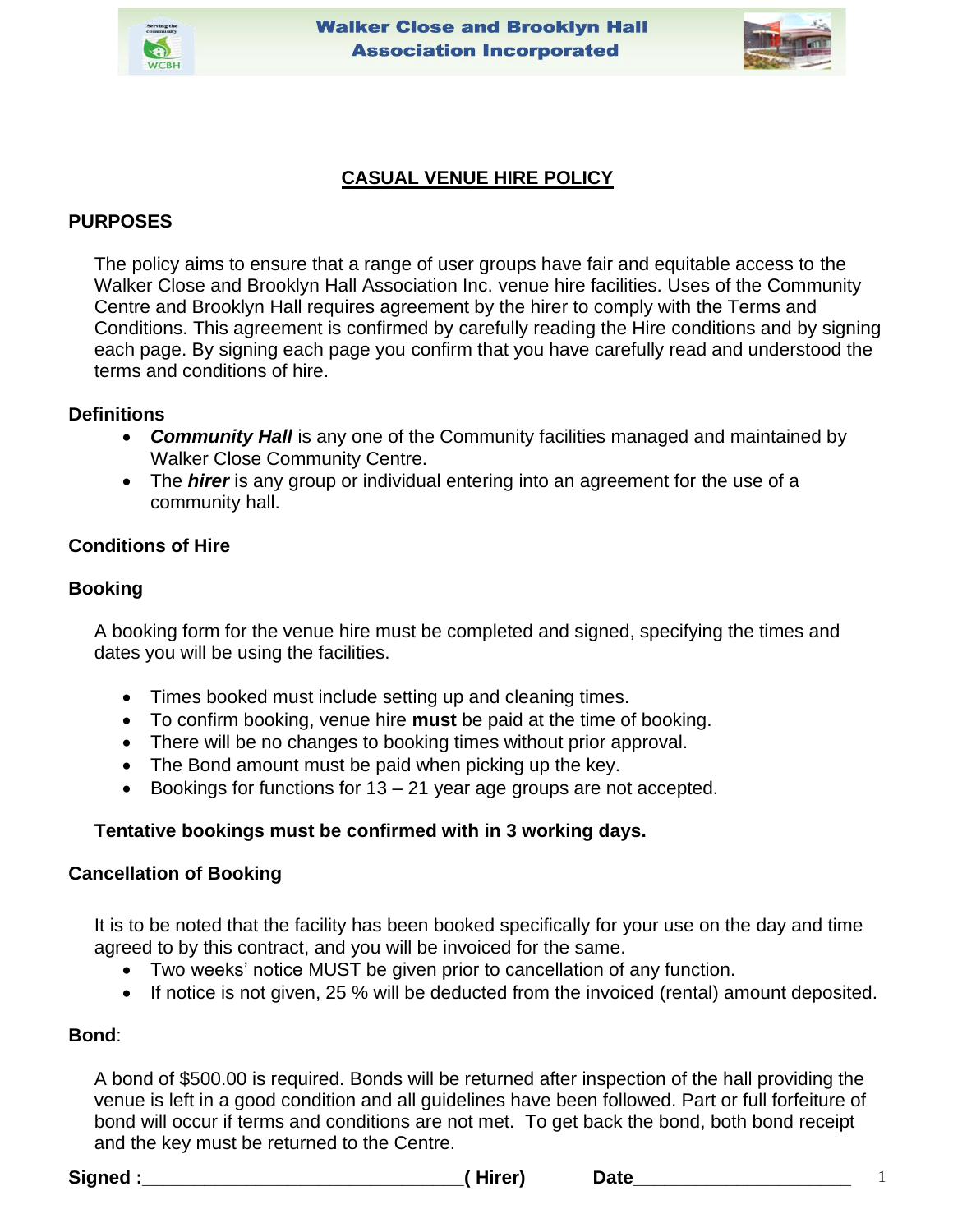



## **We only accept cheques, cash or by depositing directly to our Bank account.**

### **Smoking**

The Brooklyn Hall and Walker Close Community Centre is a non-smoking venue. This complies with Council's policy and is not permitted inside the buildings, at the front of the community halls within 3 metres of entry doors or in the rear yard at any time. It is the responsibility of user to ensure that cigarette butts are disposed of correctly.

## **Furniture**

Please take care while moving equipment. All items of furniture must be returned to the appropriate storage cupboards correctly as per instructions, after use.

• A maintenance fee will be charged if storage instructions are not followed or items have not been put away.

## **Please read signs in the community halls for details**

### **Cleaning**:

The Community Halls **MUST** be left in a clean and tidy when you finish your function.

- All areas and surfaces are to be left clean and tidy after use.
- Basic cleaning equipment is provided at the centre.
- Floors are to be swept and mopped after use.
- All kitchenware used must be cleaned and put away.
- Tables and chairs must be wiped down and returned to storage.
- All spillages must be cleaned immediately to prevent accidents or damage to the floors.
- Excessive marking on floorboards could lead to the forfeiture of bond monies.
- A minimum cleaning service fee \$150 will be charged if left unclean.

## **External Services**

You are welcome to use external services for your function at our Community Hall (i.e caterers, entertainment, jumping castles, cleaners), however you are responsible for all people accessing the Community Hall during your hire period and we strongly advise that you ensure they are aware of these guidelines. **No equipment is to be used which requires pegging down on any outdoor surfaces and no external equipment is to remain in the Centre after your hire.** 

## **Children supervision**

Children are very welcome at the at the community halls.

- Children MUST be supervised at all times.
- Children are not permitted to roam outside the hired area or tamper with displays and equipment in the community halls.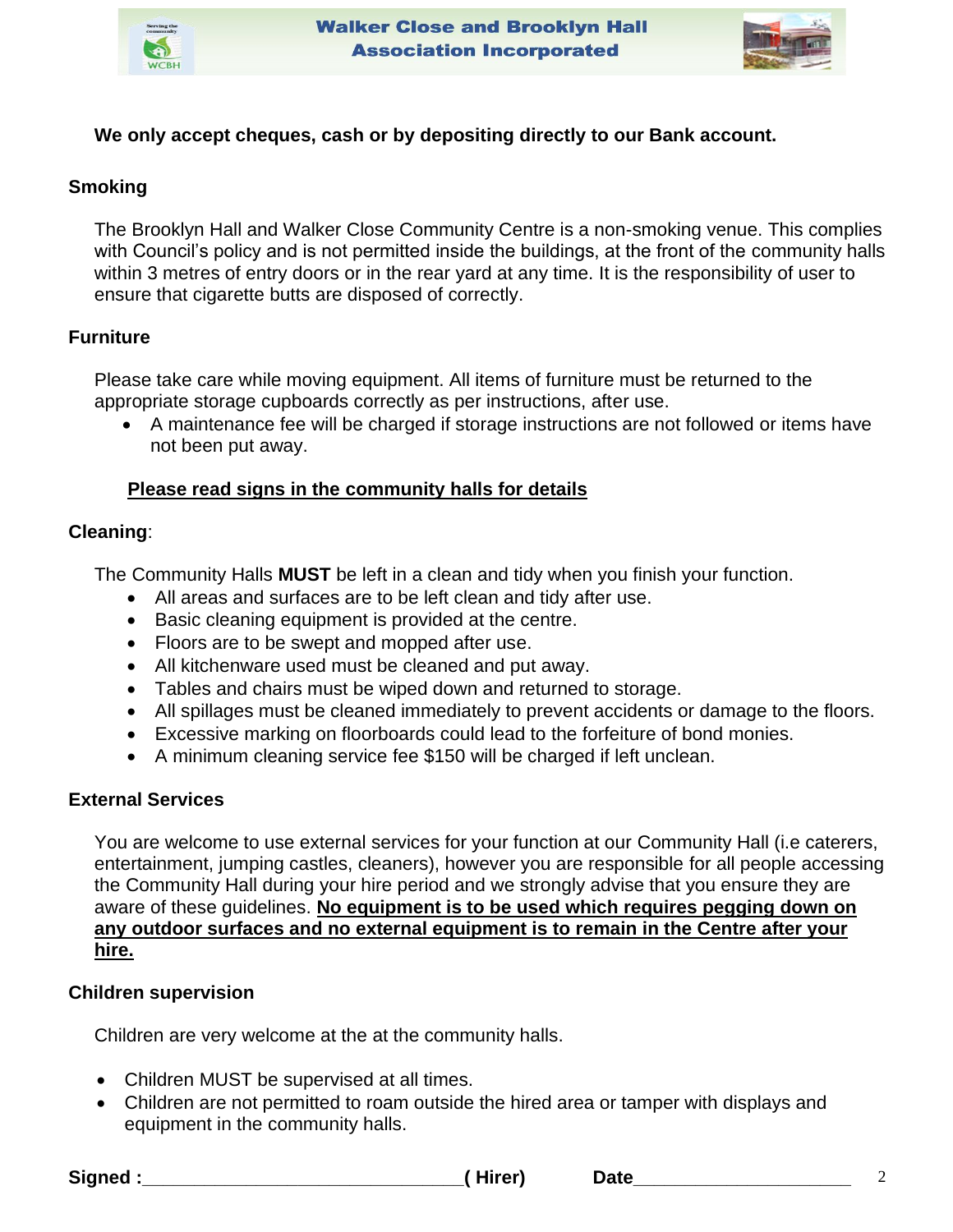



## **Public Areas**

The Walker Close Community Centre foyer is a public area for all Centre users during business hours, walkways, toilets and doors must have clear access at all times.

## **Building access**

- Access to the Community Halls must be during booked times only.
- Alarm codes are specifically allocated to areas within the building
- Access is only given to areas booked.
- Any tampering or the incorrect setting of the Centres security will result in a security responding.
- The hirer will be charged any fees incurred by the security company (currently \$220).

Please ensure there is no one else remaining in the community hall, such as staff or cleaners, prior to locking up and activating the alarm.

## **Alcohol**:

The Walker Close Community Centre and the Brooklyn Hall are NOT licenced venues. Alcohol cannot be sold on the premises. However, the Community Centre may allow for consumption at a private function.

- Responsible service of alcohol guidelines is always to be followed.
- No alcohol is to be sold without a Liquor License obtaining a licence is the responsibility of the hirer.

# **Heating and Cooling**

Please ensure all heating and cooling are switched **off** before vacating the centre, fees will be charged against bond monies for leaving the heating/cooling system on after vacating the premises. Instructions are located on the wall near the controls.

## **Safety and Security**

**All windows and external doors must be locked and the centre alarmed** before vacating the premises. Failure to comply with securing the venue may result in a security call out fee be deducted from your bond. All lights must be turned off along with any electrical appliances must be double-checked that they are off before vacating the Centre.

## **Music and Noise**:

Function finish times are **10pm Sunday-Thursday and 11pm Friday-Saturday**. We ask hirers to ensure the noise emanating from the function does not cause a public nuisance. You respect the rights of the local residents in accordance the Environmental Protection (Residential Noise) Regulation 2008 and Hobsons Bay City Council local law it is an offense to breach the time restrictions. A musical instrument and any electrical amplified sound reproducing equipment including a stereo, radio, television and public address system must be kept at minimum lower level if not a security call out fee charge will follow and is subject to breaching of the law.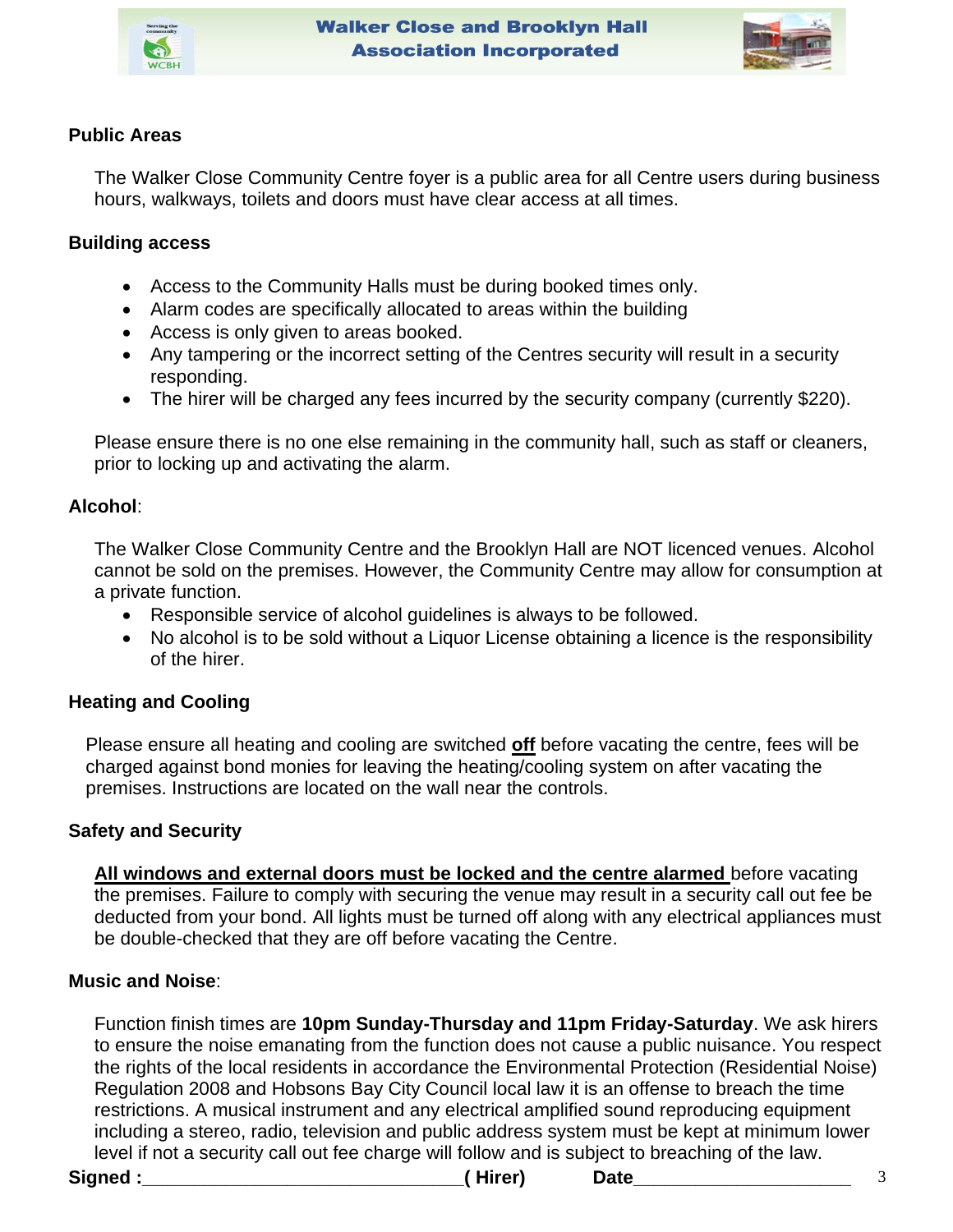



# **Rubbish**

All rubbish must be removed from the premises including cigarette butts and disposed of by the hirer.

- All users to take rubbish and recycle home.
- Please do not leave rubbish in or around the venue including Tennis Club and the park,

Penalty fees will apply if you do not remove your rubbish accordingly.

## **Decorations**

- Please use **only** adhesives that do not leave marks or remove paint.
- Use only on the **wooden parts** of the walls and **DO NOT** use wall tracks.
- Do not staple decorations to curtains.

Due to our high ceilings, helium balloons may need extra long strings or be attached to the walls for easy removal.

## **Do not leave helium balloons in the centre as they will trigger the alarm after hours and result in a security call-out fee**.

Posters/decorations must be removed at the end of the group or function. Failure to do so will incur a penalty fee.

## **Damages**

The hirer will be liable for replacement or repair of any items or areas damaged by their guests during hire.

- It is the responsibility of the hirer to inform the Centre Coordinator of any damages which occurred during the course of the function.
- Further penalties may apply if undisclosed.
- Please inform the coordinator upon return the key.
- Provide photo's as evidence, if you found damages upon arrival at the community hall.

# **Orderly Entry and Departure**

As the community halls are located in a residential area, please ensure you leave quietly and in an orderly manner at the specific time arranged.

• The building must be secured according to the Opening and closing instruction given to you.

# **It is the hirer's responsibility to make sure that the Centre is left locked.**

# **Keys**

- Keys should be collected at least 2 working days prior to function during Office hours.
- **MUST** be returned to the Centre Manager at a date and time agreed.